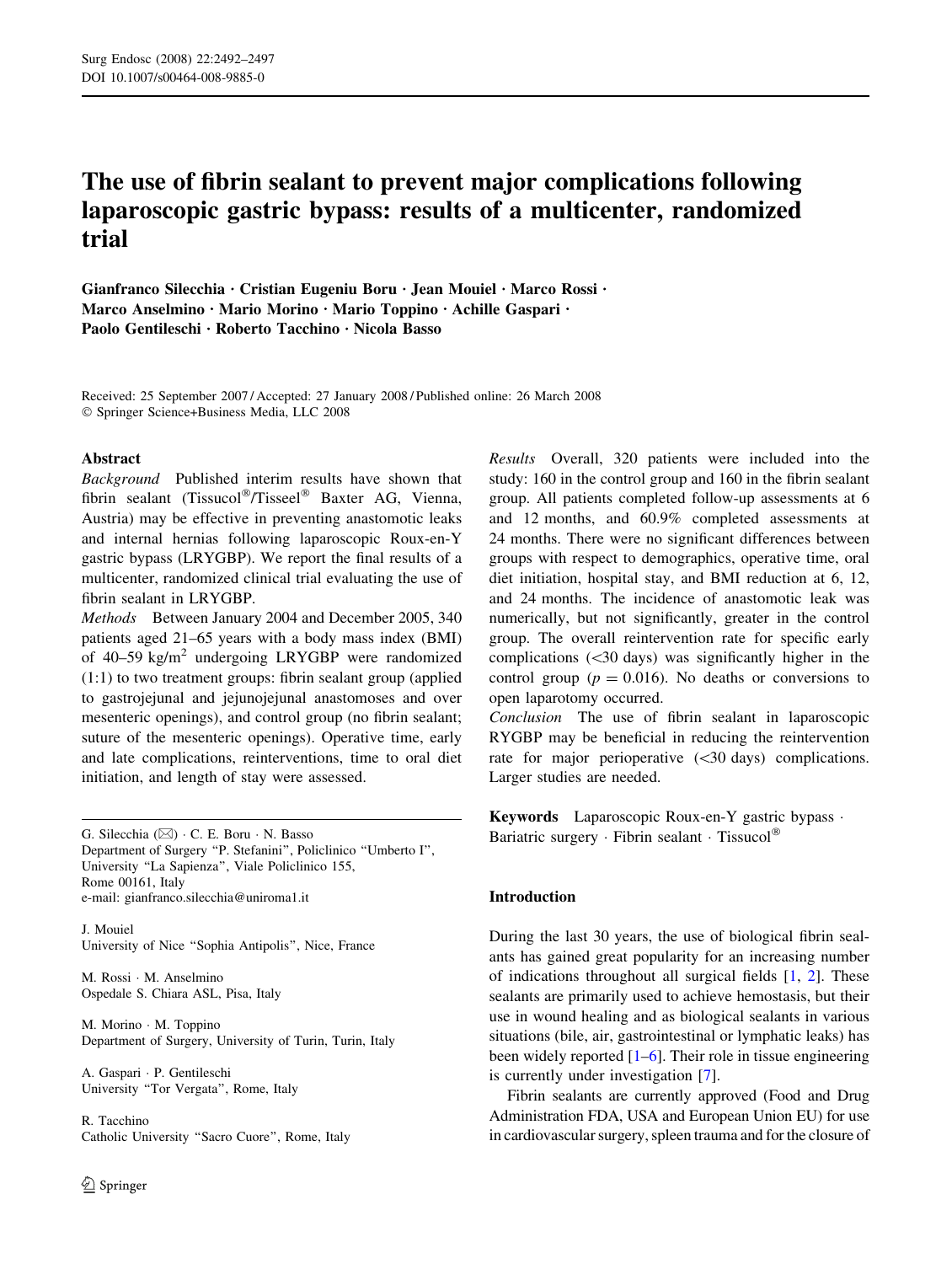colostomies, although the precise indications differ between the USA and Europe [\[2](#page-4-0)]. Off-label indications include hemostasis following trauma, closure of various gastric or rectovaginal fistulae, coverage of the bile duct, tracheal anastomoses and bronchial stump reinforcement [\[7–9\]](#page-5-0). Also, the widespread use of fibrin sealants has been reported in urology [\[8](#page-5-0)] and in many laparoscopic procedures [[5,](#page-4-0) [9,](#page-5-0) [10–17](#page-5-0)]. In Europe, several types of fibrin sealants are currently available (Tissucol®/Tisseel® [Baxter AG, Vienna, Austria], Quixil<sup>TM</sup> [Omrix], Beriplast® [Behring])  $[1, 2, 5, 7, 9]$  $[1, 2, 5, 7, 9]$  $[1, 2, 5, 7, 9]$  $[1, 2, 5, 7, 9]$  $[1, 2, 5, 7, 9]$  $[1, 2, 5, 7, 9]$  $[1, 2, 5, 7, 9]$  $[1, 2, 5, 7, 9]$  $[1, 2, 5, 7, 9]$  $[1, 2, 5, 7, 9]$ .

Biological fibrin sealants typically contain two basic components (human fibrinogen and human thrombin), together with a fibrinolysis inhibitor to prevent fibrin degradation during storage. The differences between the various sealants are largely dependent on the quality and quantity of the two basic components, as well as the nature of the fibrinolysis inhibitor [\[2](#page-4-0), [7,](#page-5-0) [18\]](#page-5-0). For this study, Tissucol<sup>®</sup>/Tisseel<sup>®</sup> fibrin sealant was chosen due to its favorable safety profile (no side effects, no transmitted infectious diseases and no embolization or coagulopathy reported [\[2](#page-4-0), [7](#page-5-0), [8](#page-5-0), [19,](#page-5-0) [20\]](#page-5-0)), wide-scale use, long clinical history, reported use in laparoscopic procedures [[21–23\]](#page-5-0) and easy-to-use laparoscopic delivery devices.

In order to reduce the incidence of postoperative major complications following laparoscopic Roux-en-Y gastric bypass (LRYGBP), technical modifications and reinforcement products have been developed and utilized over the years. A prospective, multicenter, risk-adjusted cohort study of 1356 gastric bypass cases has shown that LRYGBP has a better safety profile than open gastric bypass with respect to early  $(\leq 30 \text{ days})$  postoperative complications [\[24](#page-5-0)]. However, there is also evidence to suggest that LRYGBP has a higher risk of late bowel obstruction  $[25-27]$ .

Also, recent studies have reported the use of fibrin sealants to prevent anastomotic leaks following open gastric bypass [[9,](#page-5-0) [20](#page-5-0)], and laparoscopic bariatric surgery [\[21](#page-5-0)– [23\]](#page-5-0). These nonrandomized clinical trials suggested that the use of fibrin sealant following surgery in high-risk morbidly obese patients may help reduce early complications, and may prove a useful tool during the learning curve for these complex procedures.

Interim results of the present study suggested that major complications may be reduced by the use of fibrin sealant [\[28](#page-5-0)]. Here we report the final results of the first prospective, multicenter, randomized clinical trial to evaluate the use of biological fibrin sealant in the prevention of major complications following LRYGBP.

## Materials and methods

This was a prospective, multicenter, randomized clinical trial designed to assess the safety and efficacy of human

fibrin sealant (Tissucol®/Tisseel®, Baxter AG, Vienna, Austria) in the prevention of specific major complications following laparoscopic Roux-en-Y antecolic antegastric gastric bypass (LRYGBP) for the treatment of morbid obesity.

Morbidly obese patients [[29](#page-5-0)] were enrolled from six specialized centers (five in Italy, one in France), and randomized (1:1) to two treatment groups: fibrin sealant and control (no fibrin sealant). Computerized randomization was performed on the same day as surgery by the coordinating center. Patients included men and women aged 21–65 years with a body mass index (BMI) of  $40-59$  kg/m<sup>2</sup>, undergoing LRYGBP. Exclusion criteria included previous bariatric surgery, concomitant surgical procedures (except for cholecystectomy), and conversion to open laparotomy. In the case of a preoperative ultrasound diagnosis of gallstones, cholecystectomy was performed concomitantly with the LRYGBP. Written informed consent was obtained for each patient prior to inclusion. There was no blinding of the randomized treatment to any participant at any stage. Informed consensus to surgery was obtained in every participant.

## Surgical technique

The surgical procedure consisted of the creation, using linear staplers, of an isolated gastric pouch (estimated volume 15–25 mL), and has been described in detail in a previous publication [[28\]](#page-5-0). Three different surgical techniques were used for the gastro-jejunostomy, depending on the surgeon's personal experience: circular stapling using the 25-mm CEEA Plus (US Surgical Corporation, Norwalk, CT, USA) with the stapler's anvil placed transorally (Gagner technique), linear stapling, or using two layers of handsewn sutures. All gastrojejunal anastomoses were tested intraoperatively by injecting methylene-blue through a nasogastric tube. A 50-cm biliary limb and a 75–150 cm alimentary limb were created. The jejunojejunostomy consisted of a side-to-side stapled anastomosis  $(45 \times 25$  mm cartridge, six rows), together with handsewn suturing of the enterotomies.

This study employed the Tissucol®/Tisseel® fibrin sealant kit (Baxter AG, Vienna, Austria). The sealant was stored in frozen syringes and thawed at  $33-37$ °C on the morning of the surgery. During the surgical procedure, fibrin sealant was applied to both the gastrojejunal and jejunojejunal anastomoses, covering both anterior and posterior lines. The sealant was not applied over the stapled lines of the isolated gastric pouch or the distal remnant stomach. Application was carried out using a laparoscopic double-syringe dispensing unit, prepared with a 2- or 5-mL kit, depending on the surgeon's preference.

In the control group, closure of the mesentery defects and the Petersen space was carried out using stitches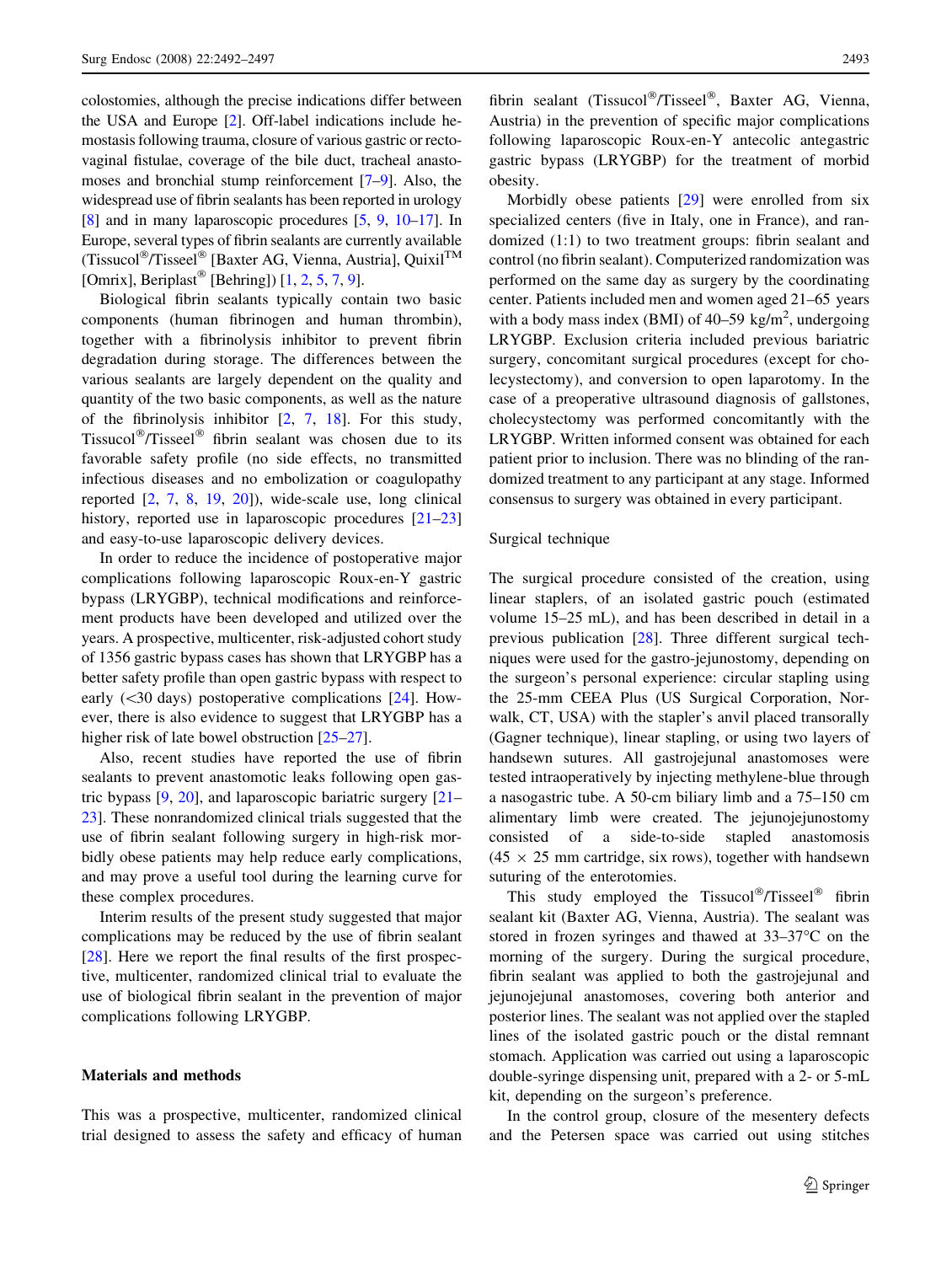(the type of suture used was dependent on the personal preference of the surgeon). In the study group these were carried out using laparoscopic application of fibrin sealant over the section-damaged mesenteric tissues without suture.

Drainage was left in place at the surgeon's discretion, and a postoperative contrast X-ray (Gastrographin) was carried out in all patients before commencing the oral diet.

#### Outcome measures

Data were collected regarding the patients' demographics, operation (technique, time, conversion, methylene-blue test, fibrin sealant usage, and time to oral diet initiation), postoperative gastrointestinal contrast X-ray, hospital stay, and complications (early and late). Postoperative follow-up data were collected at 6, 12, and 24 months, with additional updates as required.

The primary efficacy endpoint was the proportion of complication-free patients in each treatment group. Primary safety endpoints were the occurrence of early complications (anastomotic leak, anastomotic bleeding, internal hernia), late complications (bowel obstruction), and adverse effects directly related to fibrin sealant application.

Secondary endpoints were the time to postoperative oral diet, length of hospital stay, occurrence of anastomotic stenosis, and weight loss.

## Statistical analysis

A sample size of 160 subjects per study arm (without dropouts) was required in order to have a statistical power of 80% ( $\alpha$  = 0.05) for the detection of a decrease in the rate of LRYGBP complications from 5% to 2%. Comparisons between the two study arms were based on the Chisquare test for homogeneity (or Fisher's exact test if the cell frequencies were small).

The safety population was defined as all randomized patients who underwent surgery. The intent-to-treat (ITT) population was defined as all randomized patients who underwent surgery and received at least one post-baseline follow-up.

## Results

The first patient was randomized in January 2004, and the last patient treated in December 2005. A total of 340 patients were randomized but only 320 were included in the analyses. Sixteen patients were excluded because they did not meet the inclusion criteria, while four patients were excluded due to incomplete follow-up data. Both the control group (mean age  $39.8 \pm 11.3$  years, mean BMI  $46.9 \pm 7.6$  kg/m<sup>2</sup>), and the fibrin sealant group (mean age 41.6  $\pm$  10.9, mean BMI 47.2  $\pm$  6.5) consisted of 160 patients. Baseline characteristics (sex, age, and BMI) were similar for both treatment groups, and are summarized in Table 1. Patients ( $n = 320$ ) completed a minimum followup of 18 months, up to a maximum of 42 months, with 60.9% of patients  $(n = 195)$  completing follow-up assessments at 24 months. A total of 98.1% of patients provided BMI data at 6 months and 95.6% provided data at 12 months. At 24 months, postoperative complications and BMI data were reported for 64.6% ( $n = 104$ ) and 63.7%  $(n = 102)$  of patients, respectively.

There were no significant differences between treatment groups with respect to operative time, postoperative hospital stay, time to oral diet (Table 2) and excess weight loss at 6, 12, and 24 months postoperatively (Fig. [1\)](#page-3-0). No local (anastomoses, mesenteric openings) or general (adhesions, transmitted infections) adverse events directly related to the use of the fibrin sealant were reported at a mean of  $29.6 \pm 6.5$  months follow-up (range 18–42 months).

There was no significant difference between treatment groups in the number of patients receiving each type of gastrojejunostomy techniques during LRYGBP: circular stapling (48 versus 56 for fibrin sealant and control groups, respectively); linear stapling (42 versus 37); or handsewn (69 versus 67). The 2 mL Tissucol<sup>®</sup>/Tisseel<sup>®</sup> kit was used

Table 1 Characteristics of patients undergoing laparoscopic Rouxen-Y gastric bypass surgery, by randomized treatment group (fibrin sealant versus control)

|                           | Fibrin sealant<br>$(n = 160)$ | Control<br>$(n = 160)$ |
|---------------------------|-------------------------------|------------------------|
| Age (years)               | $41.6 \pm 10.9$               | $39.8 \pm 11.3$        |
| Body Mass Index $(kg/m2)$ | $47.2 \pm 6.5$                | $46.9 \pm 7.6$         |
| Gender (female:male, %)   | 79:21                         | 75:25                  |

No significant differences were observed between treatment groups. All values quoted are mean  $\pm$  standard deviation (SD), unless otherwise stated

Table 2 Secondary efficacy measures in patients undergoing laparoscopic Roux-en-Y gastric bypass surgery, by randomized treatment group (fibrin sealant versus control)

|                                                  | Fibrin sealant Control<br>$(n = 160)$ $(n = 160)$ |               |
|--------------------------------------------------|---------------------------------------------------|---------------|
| Operative time (min)                             | $149.4 \pm 36.5$ $142.7 \pm 34.1$                 |               |
| Patients requiring drainage $(n, \%)$ 91 (56.8%) |                                                   | $85(53.1\%)$  |
| Time to oral diet (days)                         | $3.5 \pm 1.8$                                     | $3.8 \pm 1.5$ |
| Postoperative hospital stay (days) $7.1 \pm 4.2$ |                                                   | $6.7 \pm 1.8$ |

No significant differences were observed between treatment groups. All values quoted are mean  $\pm$  standard deviation (SD), unless otherwise stated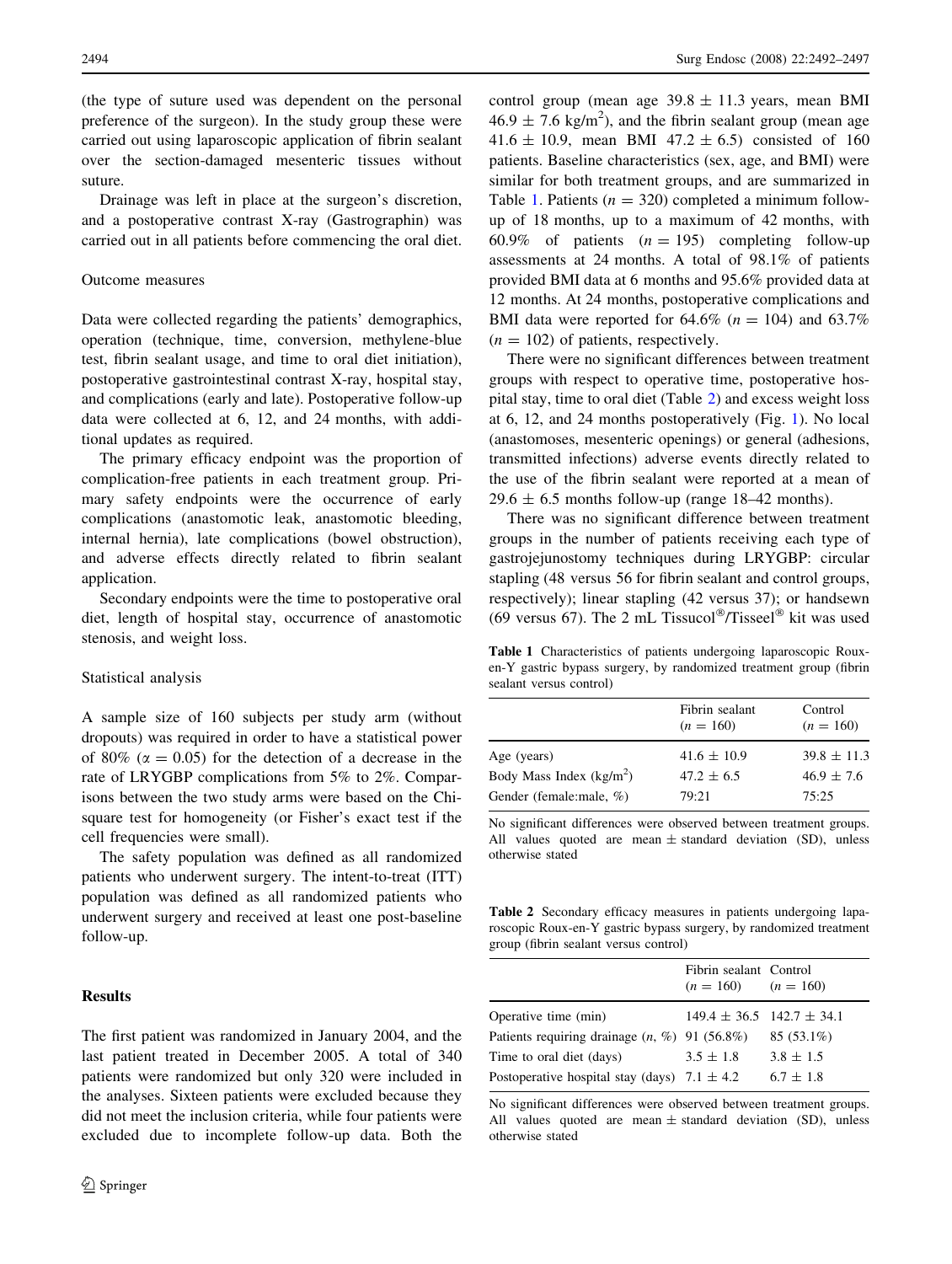<span id="page-3-0"></span>

Fig. 1 Mean patient BMI, by treatment group, at 6, 12, and 24 months postoperatively  $(n =$  number of patients)

in 53 patients (32.9%) and the 5-mL kit in 68 (42.2%), while in 40 patients (24.8%) two kits of 2 mL were used  $(\text{mean} = 3.7 \text{ mL}, n = 160).$ 

Table 3 shows early complications requiring reintervention; Table 4 shows late complications. One anastomotic leak and one late internal hernia occurred in the fibrin sealant group. The leak was identified at the postoperative contrast X-ray and laparoscopic reoperation

Table 3 Specific early complications (<30 days) leading to reoperation following laparoscopic Roux-en-Y gastric bypass surgery, by randomized treatment group (fibrin sealant versus control)

| Early complication<br>leading to reoperation | Treatment group |                                    | <i>p</i> -value |
|----------------------------------------------|-----------------|------------------------------------|-----------------|
|                                              | Sealant         | Control<br>$(n = 160)$ $(n = 160)$ |                 |
| Total primary safety endpoints               |                 |                                    | 0.016           |
| Gastrojejunal anastomotic<br>leak            |                 | 3                                  | ns              |
| Internal hernia                              | 0               | 2                                  | ns              |
| Gastrojejunal anastomotic<br>bleeding        | $\theta$        | 2                                  | ns              |

 $ns = nonsignificant$ 

Table 4 Major late complications in patients following laparoscopic Roux-en-Y gastric bypass surgery, by randomized treatment group (fibrin sealant versus control) during 29.6 months mean follow-up

| Late complication            | Fibrin sealant<br>$(n = 160)$ | Control<br>$(n = 160)$ |
|------------------------------|-------------------------------|------------------------|
| Internal hernia <sup>a</sup> | 1 <sup>b</sup>                | 1 <sup>b</sup>         |
| Gastric remnant fistula      | 1 <sup>b</sup>                | 0                      |
| Gastro-jejunostomy stenosis  | 6                             | 6                      |
| Anastomotic ulcer            | 2                             | 2                      |
| Total                        | 10                            | 9                      |

Primary safety endpoint

**b** Required reoperation

(suture of the leak site) was carried out on the third postoperative day. The late internal hernia at the mesenteric opening occurred 16 months postoperatively, and was successfully treated using a laparoscopic approach.

Two gastric remnant leaks occurred in the fibrin sealant group: one early leak that was resolved using conservative treatment (total parenteral nutrition for 55 days), and one late leak that was diagnosed 5 months postoperatively, and that developed a further gastro-gastric fistula that required laparoscopic resection 11 months postoperatively. Gastric remnant leak was not considered a primary endpoint of our study (fibrin glue was not applied over the gastric remnant stapler line).

Three gastrojejunal leaks and three internal hernias occurred in the control group. All anastomotic leaks occurred in the early postoperative course and required reoperation: closure of the fistula was achieved in one patient by handsewn stitches (open surgery); in one patient by laparoscopic sutures; and one patient required open gastric pouch resection and esophagojejunal anastomosis, which was further complicated by anastomotic stricture. Two early small-bowel occlusions due to internal hernia occurred in the control group and required open enteral resection. The late internal hernia was treated by laparotomy (suturing of the mesenteric defects). In the control group two occurrences of bleeding from the gastrojejunal anastomosis required reoperation.

Other complications not related to the use of fibrin-glue that required reintervention occurred in the control group. One early gastric remnant leak required open staple-line suture (not a primary endpoint). One small-bowel occlusion (no internal hernia) due to intestinal kinking was followed by reintervention on the 7th postoperative day. One iatrogenic spleen lesion (fibrin sealant group) required open splenectomy after nine postoperative days; there was one laparoscopic reoperation on the third day postoperative due to incidental jejunal microperforations (control group).

There were no deaths or conversions to open laparotomy in either treatment group.

Overall, fewer reports of early complications (primary safety endpoints) occurred in the fibrin sealant group versus the control group; however these differences did not reach statistical significance (Table 3). However, the overall reoperation rate for specific early complications  $( $30 \text{ days}$ )$ was significantly greater for the control group ( $p = 0.016$ ). The incidence of major late complications (follow-up range 18–42 months), including gastrojejunal anastomotic stenosis, was similar for both treatment groups (Table 4).

## Discussion

Anastomotic leak and pulmonary embolus are the two most common life-threatening complications of LRYGBP, and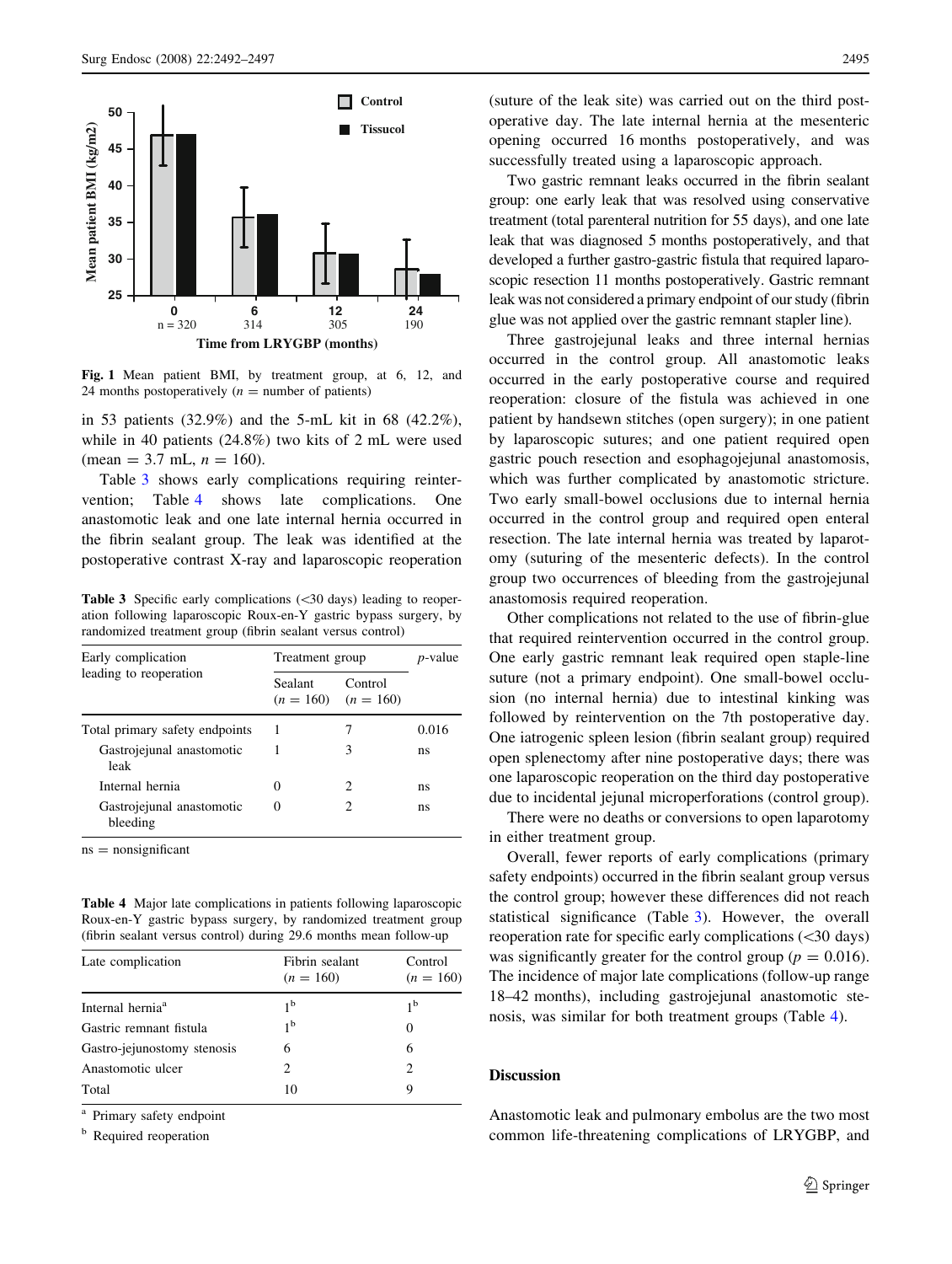<span id="page-4-0"></span>many efforts have been made to reduce the risk to the patient. However, even with modern laparoscopic techniques, anastomotic leak occurs in 1–3% of patients in experienced clinical centers [\[20](#page-5-0), [21](#page-5-0), [27](#page-5-0)]. This complication is followed by reoperation in a large percentage of cases, and accounts for a high proportion of postoperative mortality [\[27](#page-5-0), [30](#page-5-0), [31\]](#page-5-0).

The use of fibrin sealant in bariatric surgery and as a treatment for postoperative anastomotic leak has been previously reported [[19–22\]](#page-5-0), and represents an ideal alternative method for the closure of fistulae [\[32–34](#page-5-0)]. Typical causes for reoperations following LRYGBP include gastro-gastric fistula, leaking of the stomach remnant, and bleeding from the anastomoses stapler line. The two gastric remnant leaks that occurred in the fibrin study group, even if not considered as primary endpoint, support the use of reinforcement material at the stapler lines.

In our study, although individual endpoints did not show any significant difference between treatment groups, fewer anastomotic leaks were reported for the fibrin sealant treatment group versus the control group. Furthermore, the overall reoperation rate for early complications such as anastomotic leaking, anastomotic bleeding, and internal hernia following LRYGBP was significantly reduced in the fibrin sealant group versus the control group ( $p = 0.016$ ).

Estimates of the incidence of anastomotic bleeding after gastric bypass range from 0.8% to 4.4% of cases, with a higher rate reported for laparoscopic procedures (1.9% versus 0.6% for open gastric bypass,  $p = 0.008$  [\[31\]](#page-5-0). In our study, bleeding from gastrojejunal anastomoses occurred in both groups, but reintervention for anastomotic bleeding occurred only in the control group (two cases,  $p =$  ns). The haemostatic, sealing, and "filling" properties of the fibrin glue should be helpful in preventing the submucosal bleeding that can occur after a laparoscopic gastrojejunal anastomosis. The fibrin glue not only covers and reinforces the suture line, but can also fill the interface at the anastomotic verge to help prevent or reduce subsequent intraluminal bleeding.

Anastomotic stricture is one of the most common late complications following LRYGBP, and the ''wound repair'' properties of fibrin sealants suggest that they could potentially increase the risk of stricture, due to a perianastomotic scar reaction which may be induced by the fibrin glue. In our study the incidence of clinically relevant gastrojejunal stenosis was similar in both treatment groups, and all patients were successfully treated by repeated sessions of endoscopy or interventional radiological dilatation. Similar results for both treatment groups were observed for all other secondary endpoints, including operative time, hospital stay, and postoperative weight loss, and the incidence of late complications.

In a previous study [\[20](#page-5-0)], two cases of small-bowel obstruction, ostensibly related to the site of sealant application, were reported in 738 open gastric bypass procedures. In our study, no adverse effects related to the fibrin sealant, such as bowel adhesion at the application site, scar reaction stimulus or transmitted infections, were reported during follow-up (mean  $29.6 \pm 6.5$  months, range 18–42 months).

Limitations of our study include the small sample size, with too few complications reported to allow any firm conclusions to be reached. Another limitation was the patient loss to follow-up at 24 months. Complications such as internal hernia may develop at any time during the postoperative course [\[25](#page-5-0)], and so a longer follow-up should be carried out. No data on cost-effectiveness was collected.

In practical terms, the surgeons in our study reported that the use of human fibrin sealant in LRYGBP was not time consuming, required only a small quantity of sealant to cover both the anastomoses and the mesenteric openings, and the devices were easily handled. One potential disadvantage of fibrin sealant noted was that it must be frozen for adequate storage, and carefully thawed prior to use. However, once thawed it may be used for up to 36 h.

In conclusion, the use of fibrin sealant during LRYGBP suggests a possible benefit in reducing the rate of reoperation due to early complications  $( $30 \text{ days}$ ). No significant$ between-group differences were noted for operative time, hospital stay, time to postoperative diet, incidence of major late complications, or postoperative weight loss at 24 months follow-up. The present data do not support the routine use of fibrin glue in primary laparoscopic RYGBP.

Further studies should be carried out to compare the safety and efficacy of various fibrin sealants, to evaluate the cost-effectiveness of their use in bariatric surgery, and to identify potential subsets of patients (i.e., revisional surgery, super-obese etc.) who may benefit more or less from this form of treatment.

## References

- 1. Jackson MR (2001) Fibrin sealants in surgical practice: an overview. Am J Surg 182(Suppl.2):S1–S7
- 2. Tredree R, Beierlein W, Debrix I et al (2006) Evaluating the differences between fibrin sealants: recommendations from an international advisory panel of hospital pharmacists. Eur J Hosp Pharm Sci 12:3–9
- 3. Lee MM, Jones D (2005) Applications of fibrin sealant in surgery. Surg Innov 12:203–213
- 4. Capussotti L, Ferrero A, Vigano L et al (2006) Bile leakage and liver resection. Arch Surg 141:690–694
- 5. Sanabria AE, Morales CH, Villegas MI (2005) Laparoscopic repair for perforated peptic ulcer disease. Cochrane Database Syst Rev 4:CD004778
- 6. Kawamura M, Gika M, Izumi Y et al (2005) The sealing effect of fibrin glue against alveolar air leakage evaluated up to 48 h;